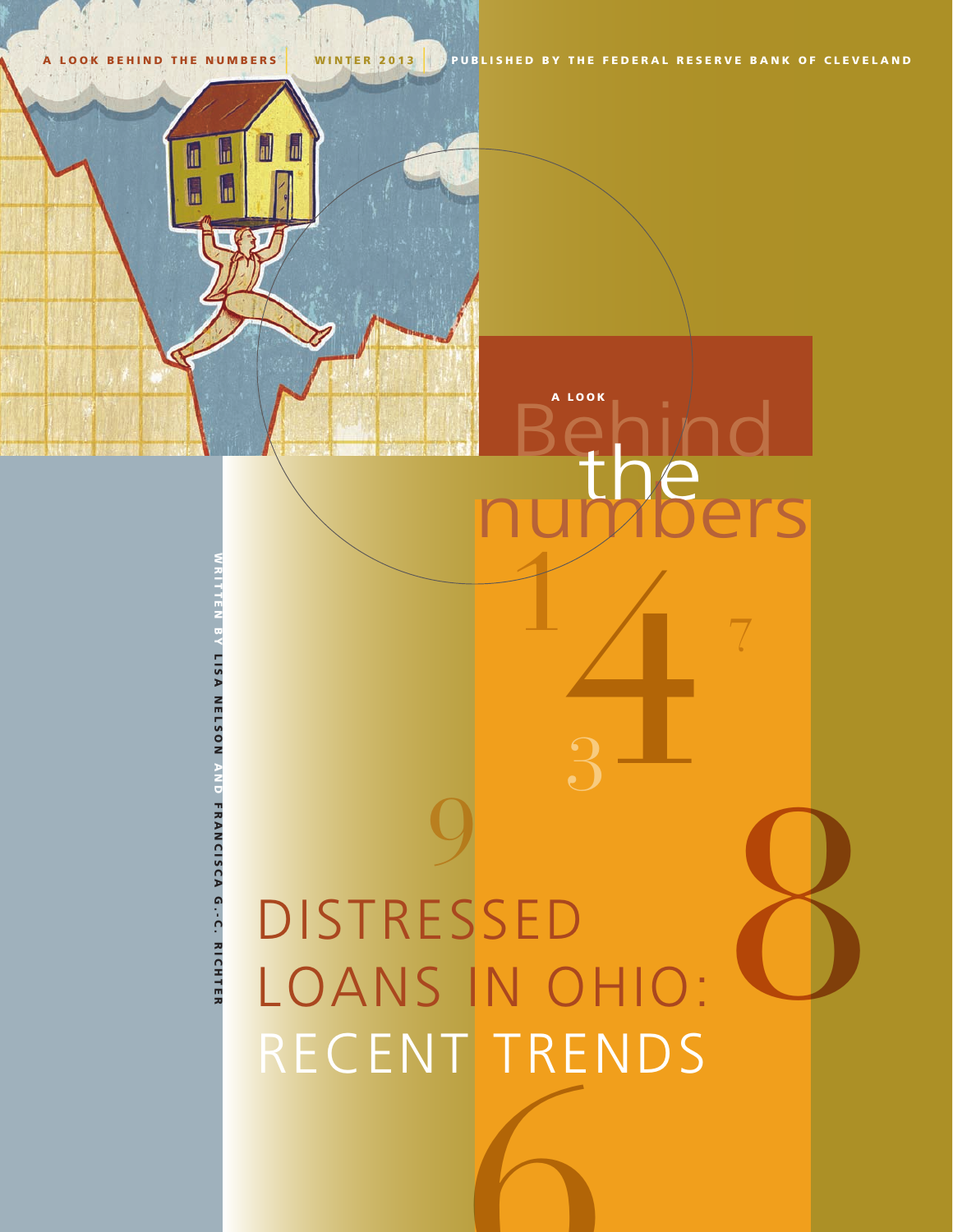# ONE FEDERAL RESPONSE TO THE HOUSING CRISIS, THE HOME AFFORDABLE REFINANCE PROGRAM ALLOWING THE REFINANCE OF A GROWING NUMBER



# Federal tools to help ease distress

The federal government implemented the following programs over several years as the housing crisis unfolded and the nation struggled to maintain stability in its housing markets. Though their acronyms are similar, each program features distinct ways to address homeowners with loans at varying stages of distress.

### **Home Affordable Mortgage Program (HAMP)**

Implemented in 2009, HAMP allows borrowers to lower their first-lien mortgage payment to an affordable level through a loan modification process. This program has eased eligibility requirements over time; for the most recent program guidelines, see http://www. makinghomeaffordable.gov/programs/lowerpayments/Pages/hamp.aspx.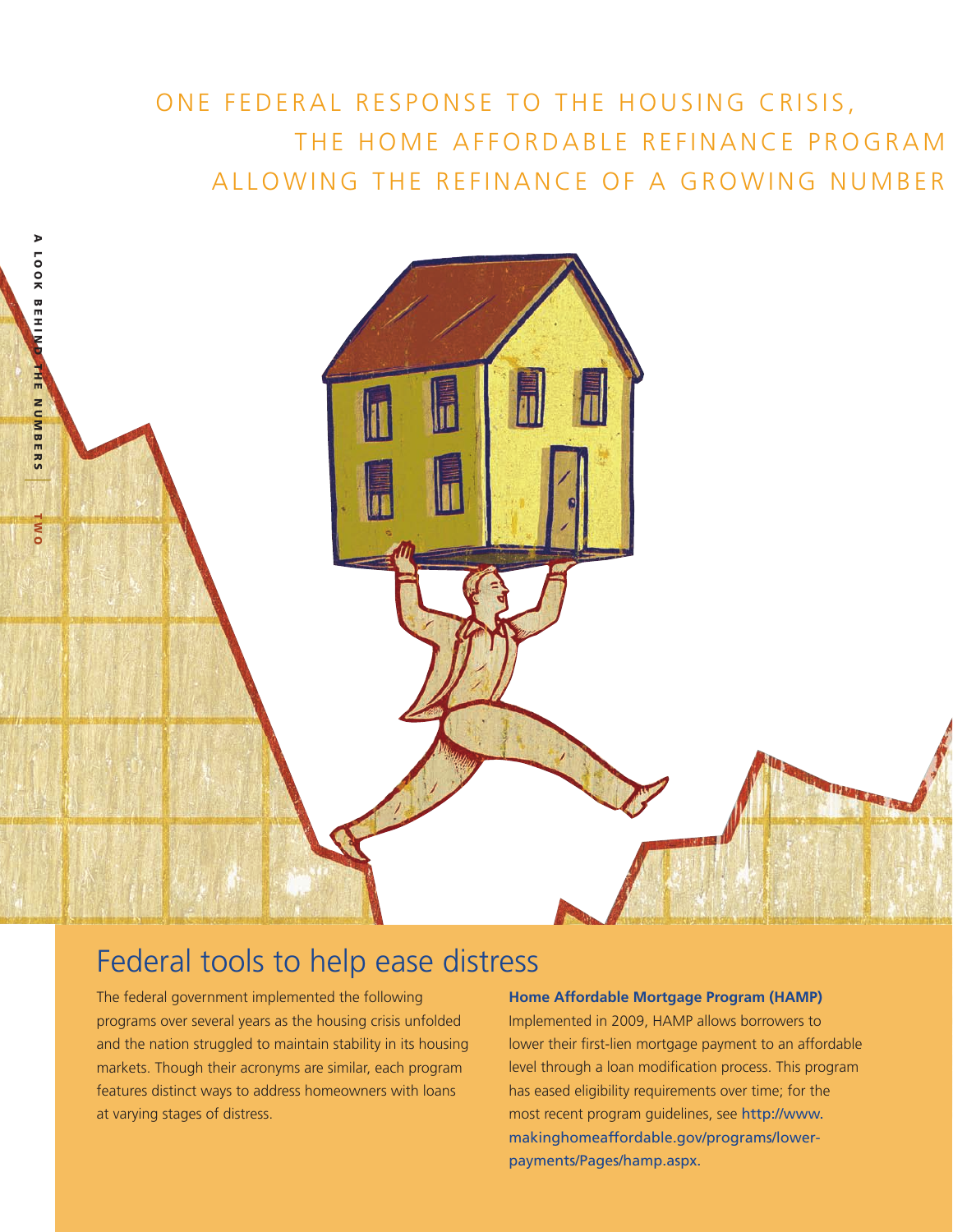# RPODUCTION (HARP) OF 2009, HAS BECOME MORE FLEXIBLE RECENTLY, OF UNDERWATER LOANS.

# **Then and Now: Are Loss-Mitigation Tools Easing Distress?**

In October 2010, not long after the Home Affordable Mortgage Program (HAMP) was implemented to help address the increasing numbers of distressed loans, we published an analysis of Ohio loan modifications that were performed between 2008 and 2010 (you can find "Mortgage Delinquencies in Ohio: Are Loan Modifications Stemming the Tide?" at www.clevelandfed.org). We found in that earlier analysis that loan modifications in 2008 involved mostly increases in principal balances, but by 2010 modifications primarily were resulting in a reduced monthly payment for the borrowers. As a fraction of delinquent loans, modifications were higher for portfolio-held loans and lowest for privately securitized loans. Overall, however, the numbers of modified loans were minimal in comparison to the stock and inflow of delinquent loans. And about a third of Ohio loans modified in 2009 had re-defaulted within six months.

Two years later, we update and extend this analysis to include both a broader set of lossmitigation tools and the performance of "underwater loans." Also referred to as loans with negative equity, underwater loans have an outstanding balance that is higher than the value of the home and are, therefore, considered to have a higher default risk than "above water" loans. One federal response to the housing crisis, the Home Affordable Refinance Program (HARP) of 2009, has become more flexible recently, allowing the refinance of a growing number of underwater loans.

### **Home Affordable Refinance Program (HARP)**

.

Also implemented in 2009, HARP allows borrowers to refinance to a new, more affordable mortgage if they are unable to obtain traditional financing due to a decline in their home's value. In 2010 and 2011 the program was modified to eventually eliminate positive equity requirements altogether. For program and eligibility guidelines, see http://www.makinghomeaffordable.gov/ programs/lower-rates/Pages/harp.aspx.

### **Home Affordable Foreclosure Alternatives Program (HAFA)**

HAFA provides distressed borrowers two options for transitioning out of a mortgage, deed in lieu of foreclosure and short sales. For program and eligibility guidelines, see http://www.makinghomeaffordable.gov/programs/ exit-gracefully/Pages/hafa.aspx.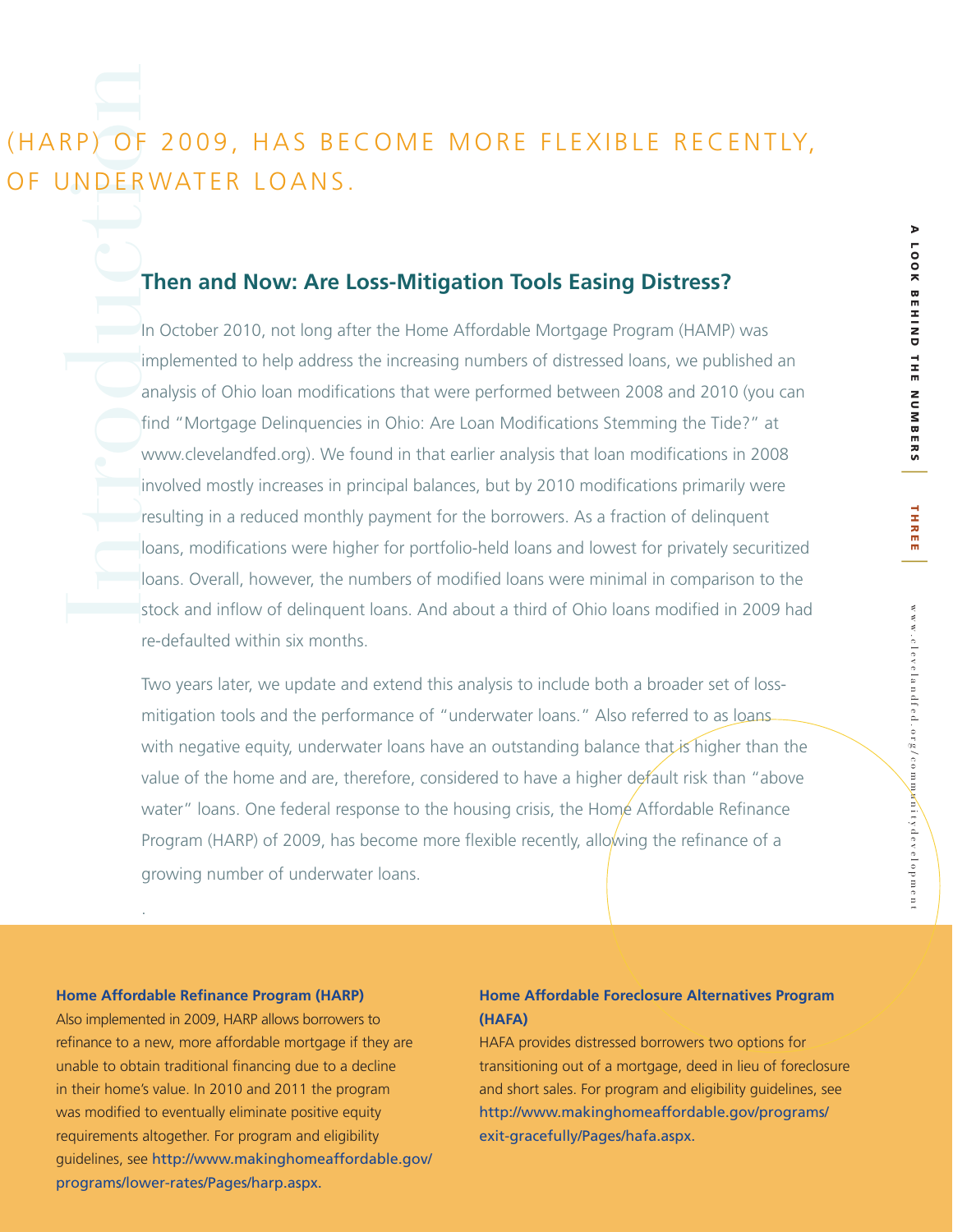# **Based on an analysis of loans in Ohio from 2008 to 2012, we find that:**

- The share of Ohio loans entering delinquency continues to decline, as it has for most of the past three years. And exits out of delinguency or foreclosure—via recovery, sale, or change to REO status—outpaced entries into delinquency for most of 2012. However, the movement along the delinquency–foreclosure–liquidation path continues to be sluggish: Almost half of the loans entering delinguency in the first two quarters of 2011 are still either 60 or more days delinquent or in foreclosure one year later.
- The self-cure rate, which reflects the ability of borrowers to recover from delinquency without a modification, has increased since 2009. One-third (34%) of the loans that entered delinquency in the first four months of 2011 were current six months later without a modification.
- As in our earlier analysis, loan modifications continue to represent a path out of distress for a very small fraction of delinquent loans. In fact, of all loans entering delinquency in the first half of 2011, only seven percent had been modified successfully—meaning they remained current six months after modification. Furthermore, we do not find indications that the short sale of delinquent loans is emerging as a meaningful alternative lossmitigation tool.
- The average share of loans estimated to be underwater has been above 20 percent for the past two years, although there is quite a bit of variation across Ohio counties, with higher rates in the northeast region. Yet nearly 26 percent of loans paid off in 2012 were underwater and current, up from approximately 11 percent in 2008. This suggests that refinances or sales of potentially distressed loans are picking up, and are likely contributing to lowering the inventory of delinquent loans in the state.

BOTH OHIO'S AND THE NATION'S DELINQUENCY OF 2011, REMAINING AT ABOUT 8 PERCENT. RATES HAVE LEVELED OFF SINCE THE BEGINNING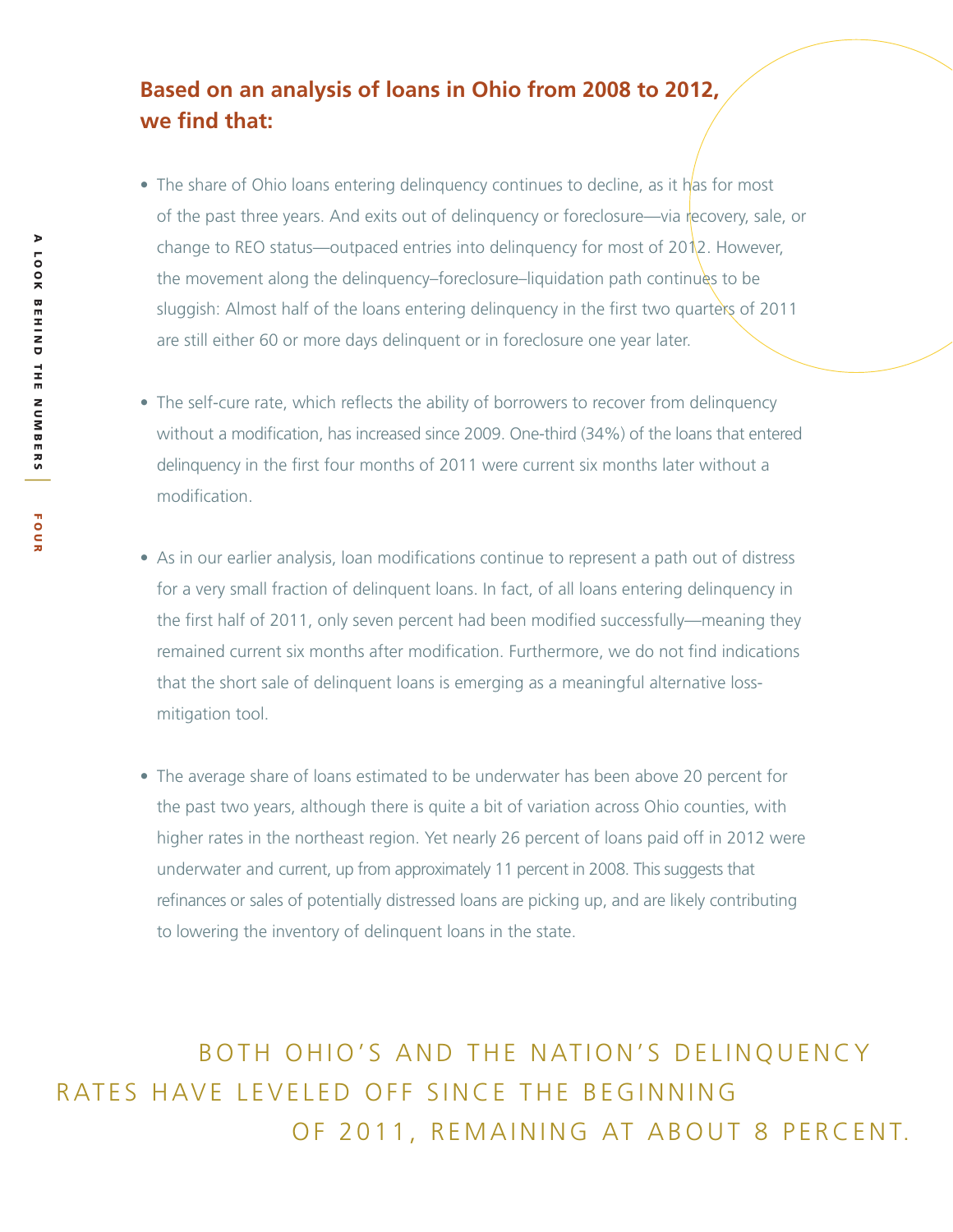|

 $\preccurlyeq$ 

www.clevelandfed.org/communitydevelopment

ww.clevelandfed.org/communitydevelopment



**Figure 1** shows trends in the share of all active loans entering and exiting a distressed state, which we define as 60 or more days delinquent or in foreclosure. Exits out of this state, or status, occur when a loan recovers (becomes current or 30 days delinquent), is paid off, or closes after the associated property transitions out of foreclosure and back into the market—liquidation—or back to the bank— REO, or real-estate owned, status. We see that for the most part, since 2010, entries into distress have been dropping as a share of all active loans. Furthermore, for the past year exits through recovery or payoff have remained stable while movement into REO or liquidation has increased.

As illustrated in **Figure 2**, both Ohio's and the nation's delinquency rates have leveled off since the beginning of 2011, remaining at about 8 percent. Modification rates in Ohio reached their peak of 2.5 percent in mid-2010 and have remained below 2 percent ever since. In other words, fewer than two percent of all Ohio delinquent loans were modified in a given month. When examining the types of modifications being done, we see that those involving fixed-rate interest reductions and term changes continue to comprise the largest percentages of modifications, at about 41 and 33 percent respectively. While modifications involving a principal balance reduction remain quite low, they have nevertheless increased from roughly five percent to 10 percent between 2011 and 2012. The great majority of the more recent loan modifications we analyzed include a monthly payment decrease; in the third quarter of 2012, for example, nearly 85 percent reduced the borrower's monthly payment, compared to 15 percent that did so in the first quarter of 2007.

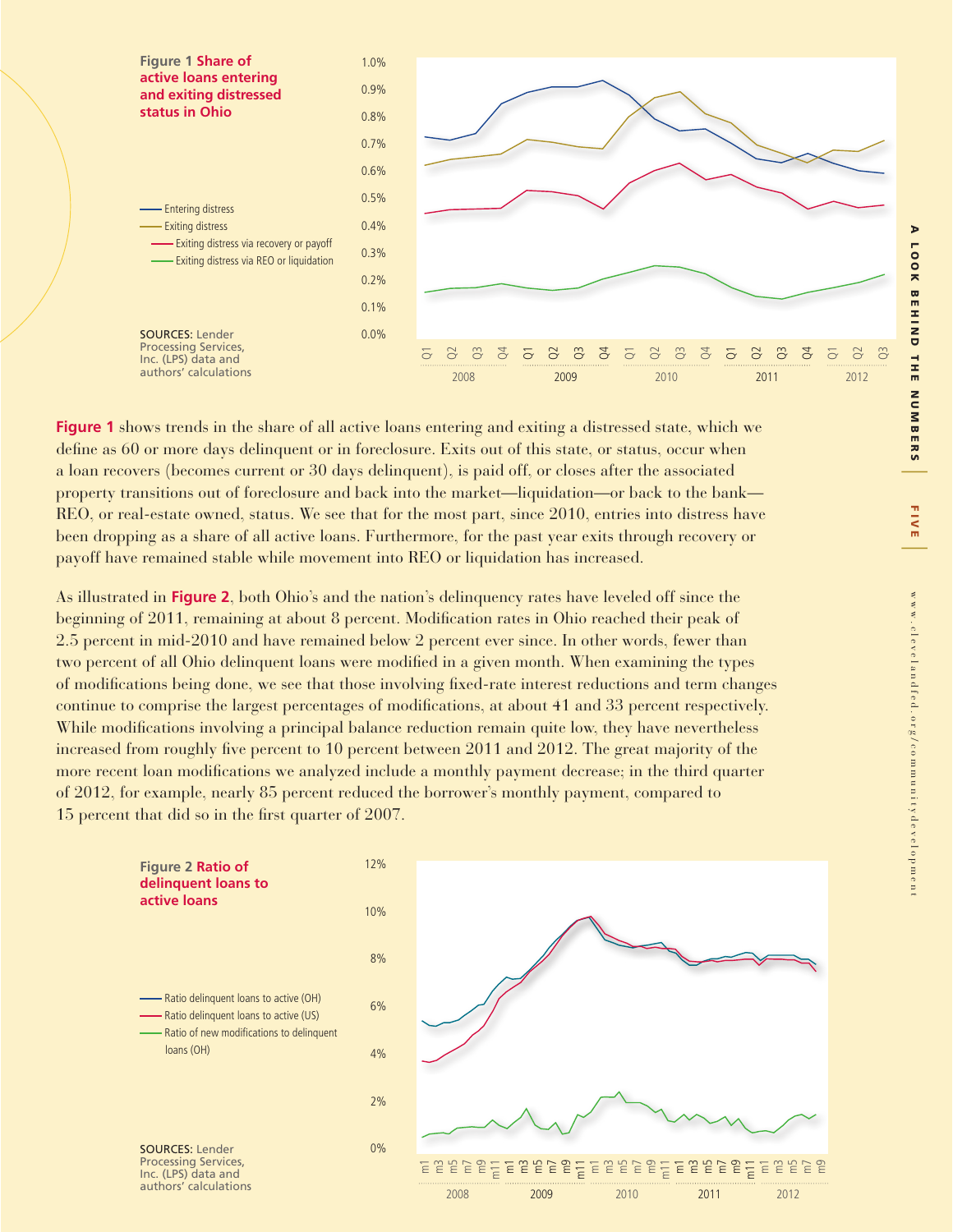# THE MOST ENCOURAGING SIGN IN THESE THAT ENTERED DELINQUENCY HAVE INCREASED SINCE 2009. IN THE FIRST FOUR

In **Figure 3** we see trends in loan modifications as a share of all delinquencies by investor type. Investors are the entities that hold or own the mortgage note, and are not necessarily the servicer. While portfolioheld loans exhibited the highest modification rates for most of the period from 2008 through 2012, we also see that most recently, there are smaller differences in modification activity among the different investor types. Delinquent loans are shared almost evenly among the three investor types, compared to the beginning of the time period, when private label securitized loans comprised the highest delinquency share followed by GSE securitized loans. This change is consistent with the fact that in recent times economic conditions such as unemployment and housing prices are affecting the performance of loans across all investor types.



### **Moral Hazard and Loan Modifications**

Moral hazard is said to be a main issue preventing higher levels of loan modifications. In this context moral hazard refers to the risk of either incenting borrowers to become delinquent in order to obtain a modification or discouraging delinquent borrowers able to become current on their loans from doing so, because of the hope or expectation that they will receive a modification. While it is true that under certain conditions borrower and lender may both be better off reducing the loan principal or payments to avoid foreclosure, it is impossible to know *a priori* if the loan considered for modification could have avoided foreclosure without an intervention (self-cured) or if the intervention will fail in its goal of avoiding foreclosure (re-default). However, the possibility that potentially large numbers of borrowers who are current on their loan payments might be induced into delinquency in hopes of a modification could add a great deal more uncertainty and stress to the housing market.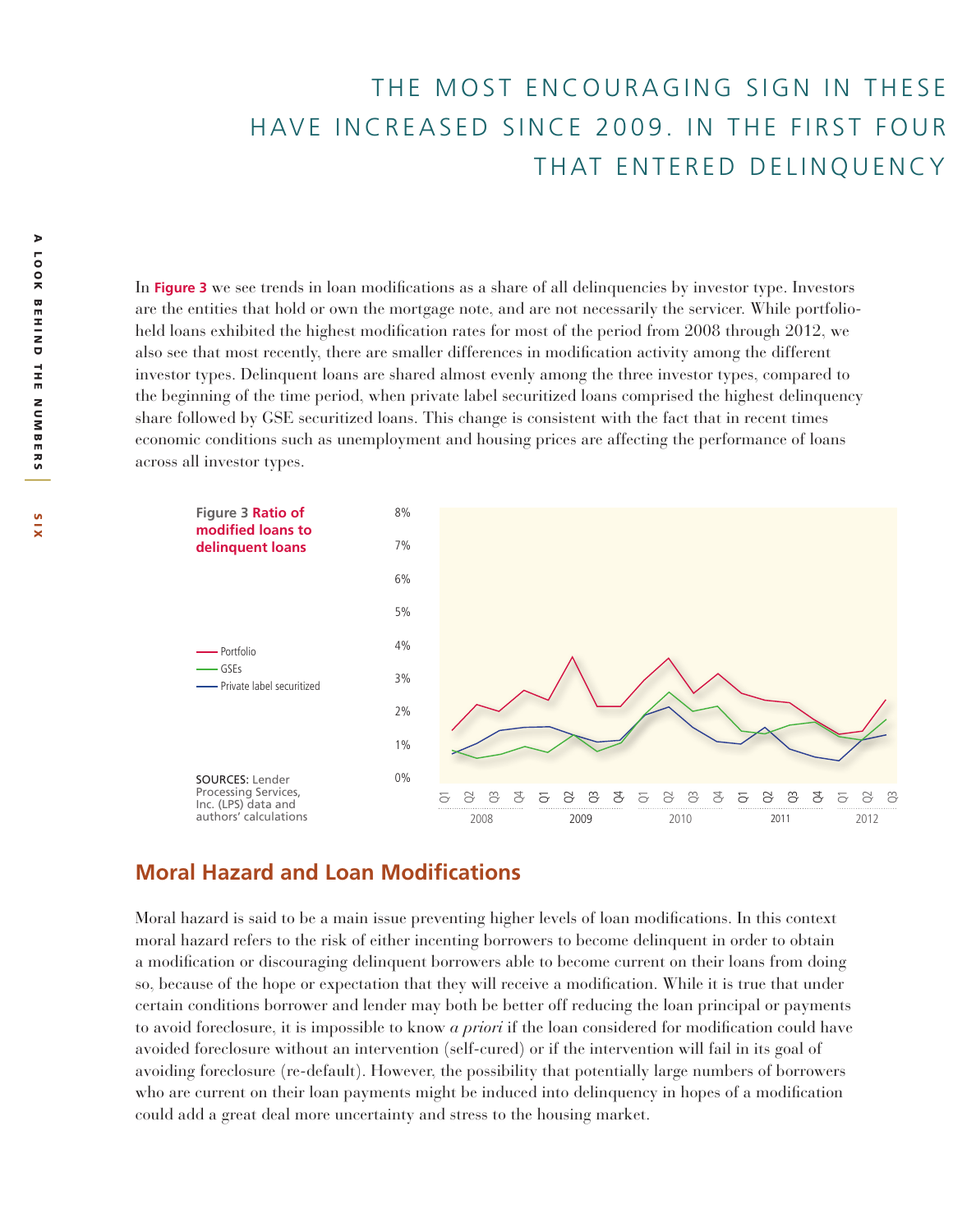seven |

SEVEN

www.clevelandfed.org/communitydevelopment

www.clevelandfed.org/communitydevelopment

# TRENDS IS THAT SELF-CURE RATES BECAME CURRENT WITHOUT A MODIFICATION. MONTHS OF 2011, ONE-THIRD (34%) OF THE LOANS

For a general idea of Ohio's self-cure and re-default rates over the past four years, we look at the status of loans becoming 60 days delinquent in the first four months of 2008, 2009, 2010, and 2011 (see **Figure 4**). For delinquent loans that are modified (share shown in blue), we look at their status six months after modification. For delinquent loans that are not modified (share shown in red), we look at their status six months after they enter delinquency. The light red corresponds to the share of non-modified loans that are able to self-cure within 6 months following delinquency. The light blue corresponds to those modified loans that re-defaulted 6 months following the modification.



The most encouraging sign in these trends is that self-cure rates have increased since 2009. In the first four months of 2011, one-third (34%) of the loans that entered delinquency became current without a modification. Unfortunately, modification rates declined in 2011 from their 2010 peak, and successful loan modifications—those that have not re-defaulted by the sixth month—accounted for just seven percent of all delinquent loans in the first four months of 2011.

As for the time between delinquency and modification, it has declined only slightly since 2008. For loans modified within a year of delinquency, we find that the average time has declined from seven to six and half months, suggesting little progress in the streamlining of the process. Overall, the modification rates on delinquent loans have declined from 2010 to 2011 (see Figure 2), but at the same time self-recovery rates without a modification have improved (see Figure 4).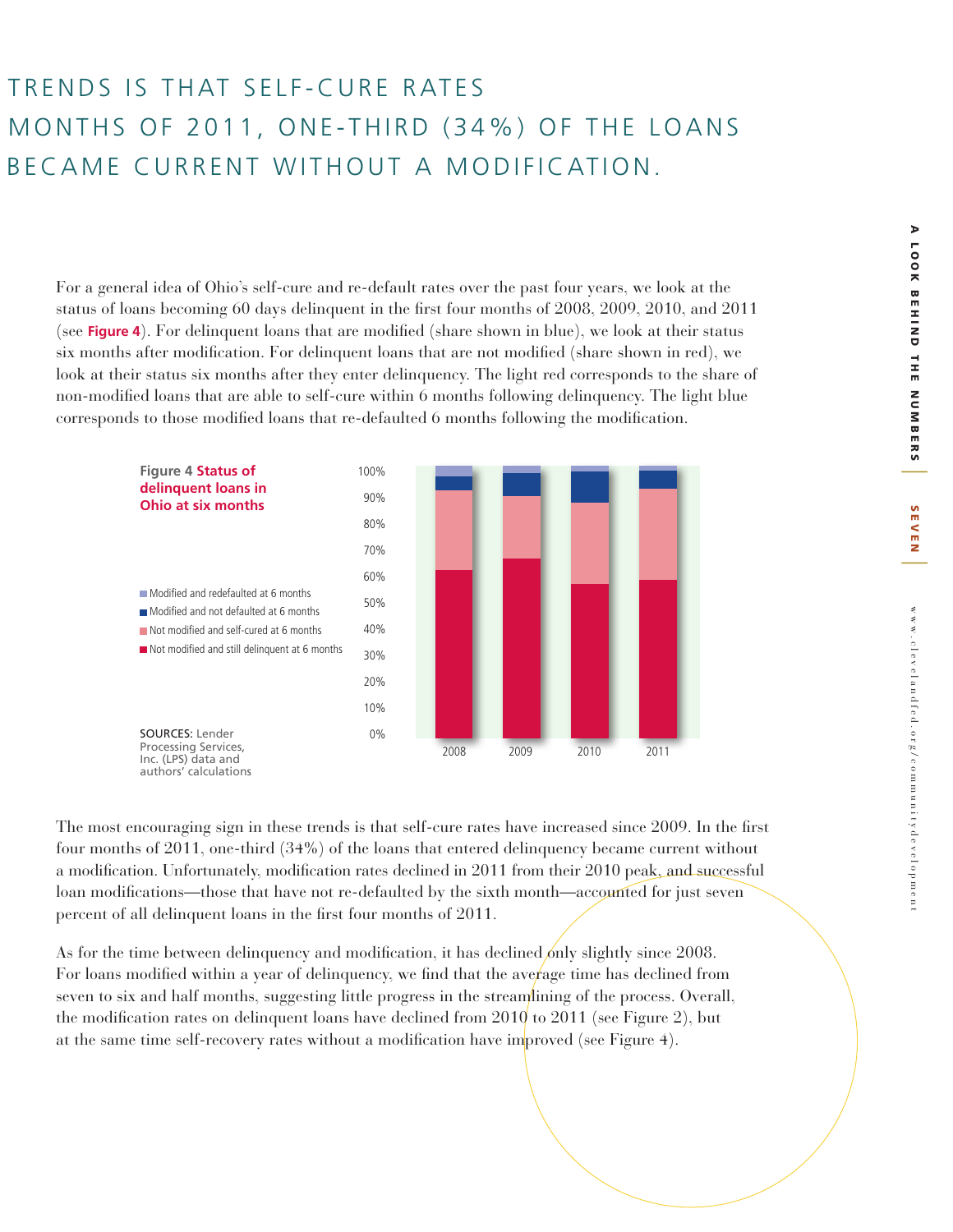### **Leaving Delinquency via Other Exits**

Payoff out of delinquency—via a short sale, for example, or through cash for keys—is a loss-mitigation tool that has been promoted more recently as an alternative to foreclosure. Unfortunately, here too we see that these outcomes seem to occur for only a very small fraction of all delinquent loans. **Figure 5** shows the status of loans up to a year after entering delinquency in the first two quarters of 2011. The paid-off category (shown in yellow) includes loans paid off via refinances, short sales, and other alternatives such as cash for keys. Just two percent of those entering delinquency during the first six months of 2011 had this outcome at 12 months.



At 12 months, nearly 37 percent of these delinquent loans had an improved status (shown in dark blue)—that is, they are either current or 30 to 59 days delinquent. Note that the majority of recoveries take place in the first month. Unfortunately, about half of the loans (51%) entering delinquency in the first two quarters of 2011 are still in a distressed status—that is, either 60 or more days delinquent or in foreclosure—a year later.

Overall, the outlook for recovery past the first three months of delinquency is pretty grim. We see from the graphed data that a month after entering delinquency, only a small share of Ohio's distressed loans will recover either on their own or through loss-mitigation activities. Also troubling is that, although the number of loans entering delinquency is declining, loans at risk of entering the delinquent pipeline such as underwater loans—are on the rise (see Figure 7). So we turn our attention now to the outcomes of these potentially distressed loans.

THE MAJORITY OF RECOVERIES TAKE PLACE IN THE FIRST QUARTERS OF 2011 ARE STILL IN A DISTRESSED ABOUT HALF OF THE LOANS ENTERING DELINQUENCY IN THE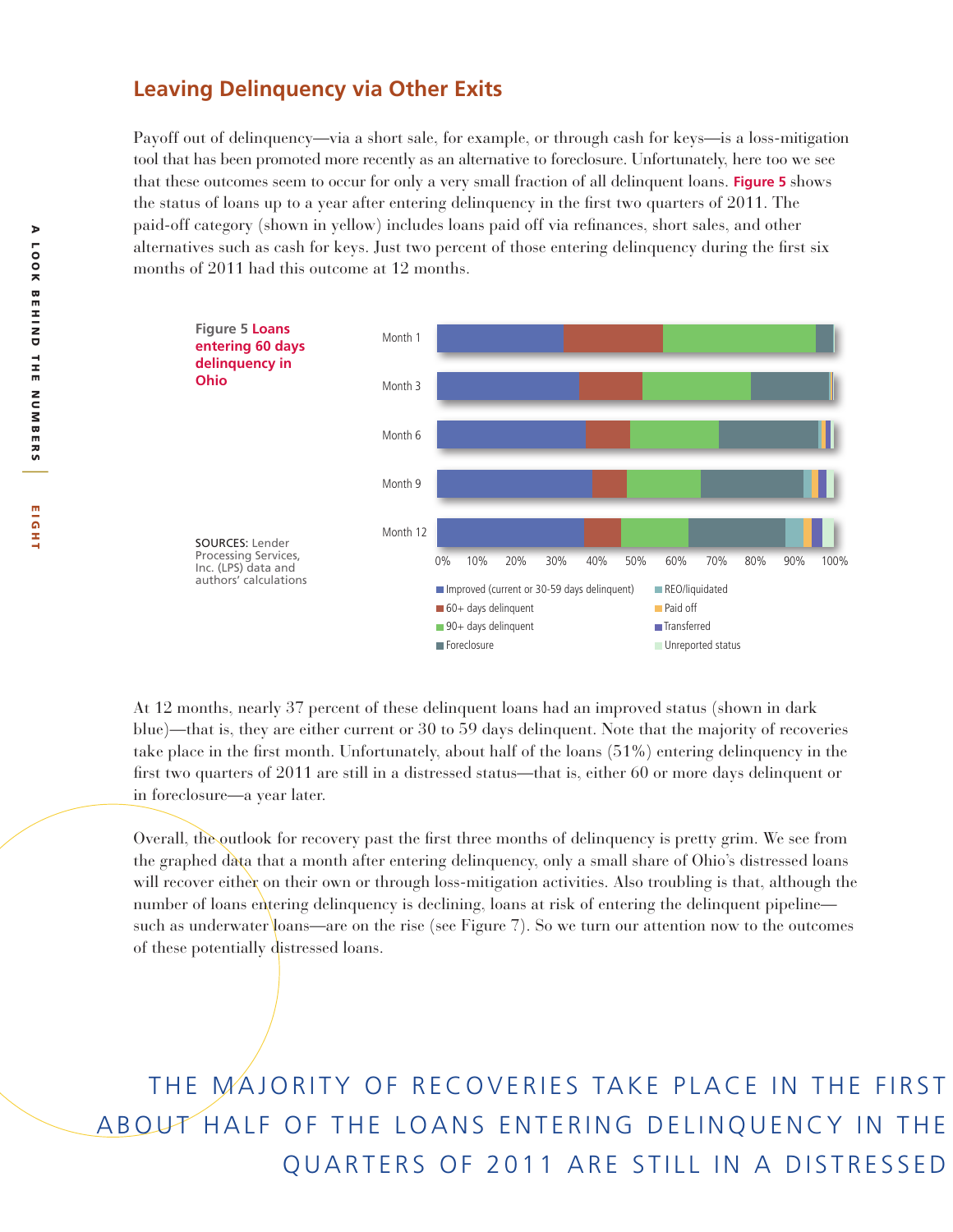# **Treading Water: Homeowners with Negative Equity**

Our first task is identifying underwater loans. We estimate the current value of the home by applying the change in home price indices at the zip-code level to the appraisal amount at origination, and then compare this value to the current loan balance to determine if the loan is underwater. We see in **Figure 7** (see page 10) that the share of loans estimated to be underwater has been above 20 percent for the past two years, although, as **Figure 6** shows, there is quite a bit of variation across Ohio counties, with higher rates in the northeast region. Of all underwater loans, about 80 percent have remained current over the entire time period.

Relative to loans with positive equity positions, underwater loans are of concern in that they hold a higher risk of entering delinquency when borrowers are faced with a shock such as a job loss or illness. Furthermore, up until recently, borrowers with underwater loans could not take advantage of recordlow mortgage rates through refinancing. Thus, facilitating the refinance or short sale of underwater loans—such as through HARP's now-more relaxed requirements—can be considered another lossmitigation tool and a contributor to the reduction of new delinquencies.





MONTH. UNFORTUNATELY, STATUS A YEAR LATER. **FIRST TWO** 

Development Team using data in only first-lien mortgages. For details, see sidebar on page 11.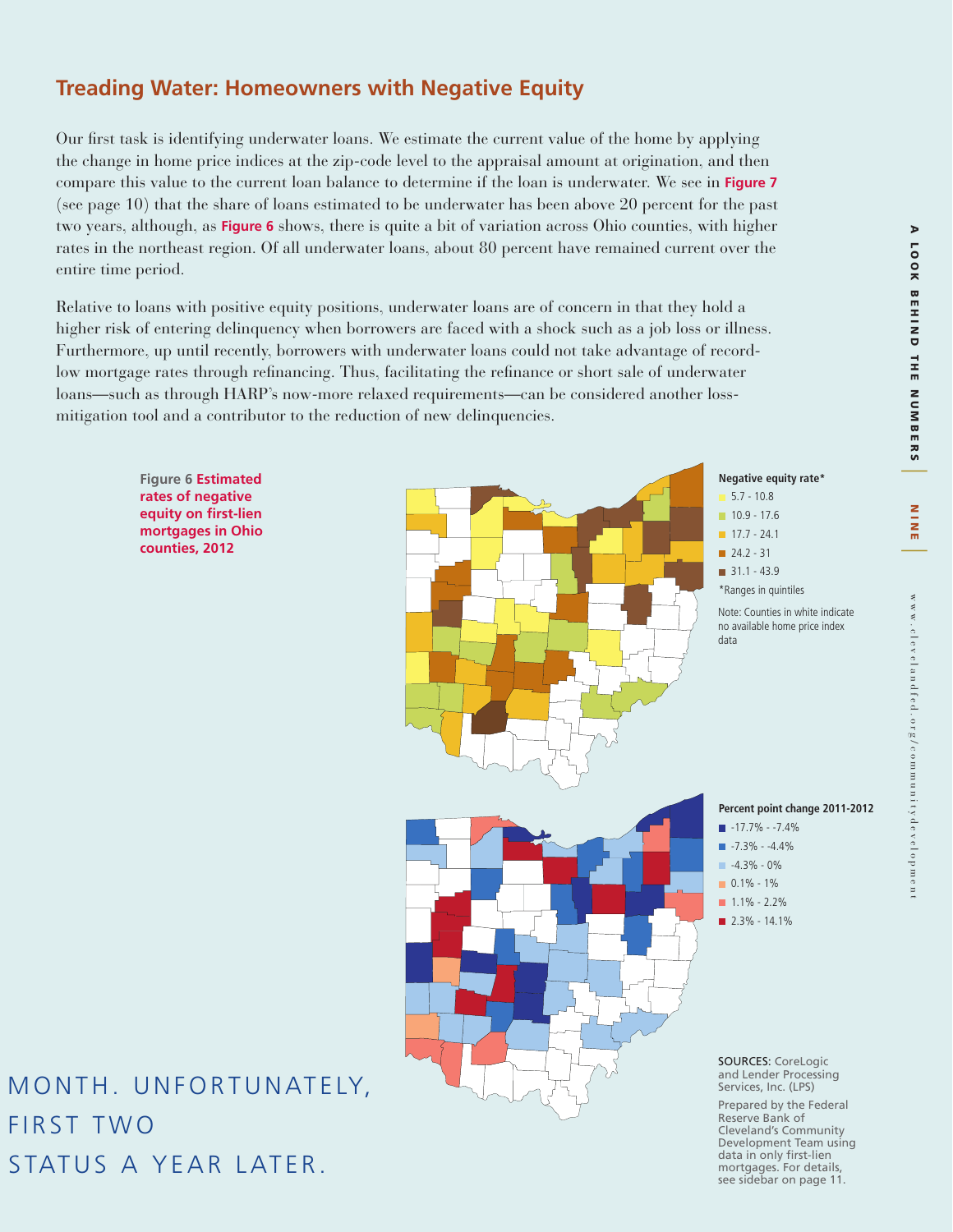# UNTIL RECENTLY, BORROWERS WITH UNDERWATER



In that sense, it is encouraging to see that as adjustments to HARP are facilitating the refinance of more underwater loans, the share of payoffs on loans that are current but underwater is on the rise. Nearly 26 percent of loans paid off in 2012 were underwater and current, up from about just 11 percent in 2008 (see **Figure 8**). On the other hand, very few payoffs are being performed on delinquent loans, suggesting that loss mitigation strategies are harder to implement in the later of stages of distress.

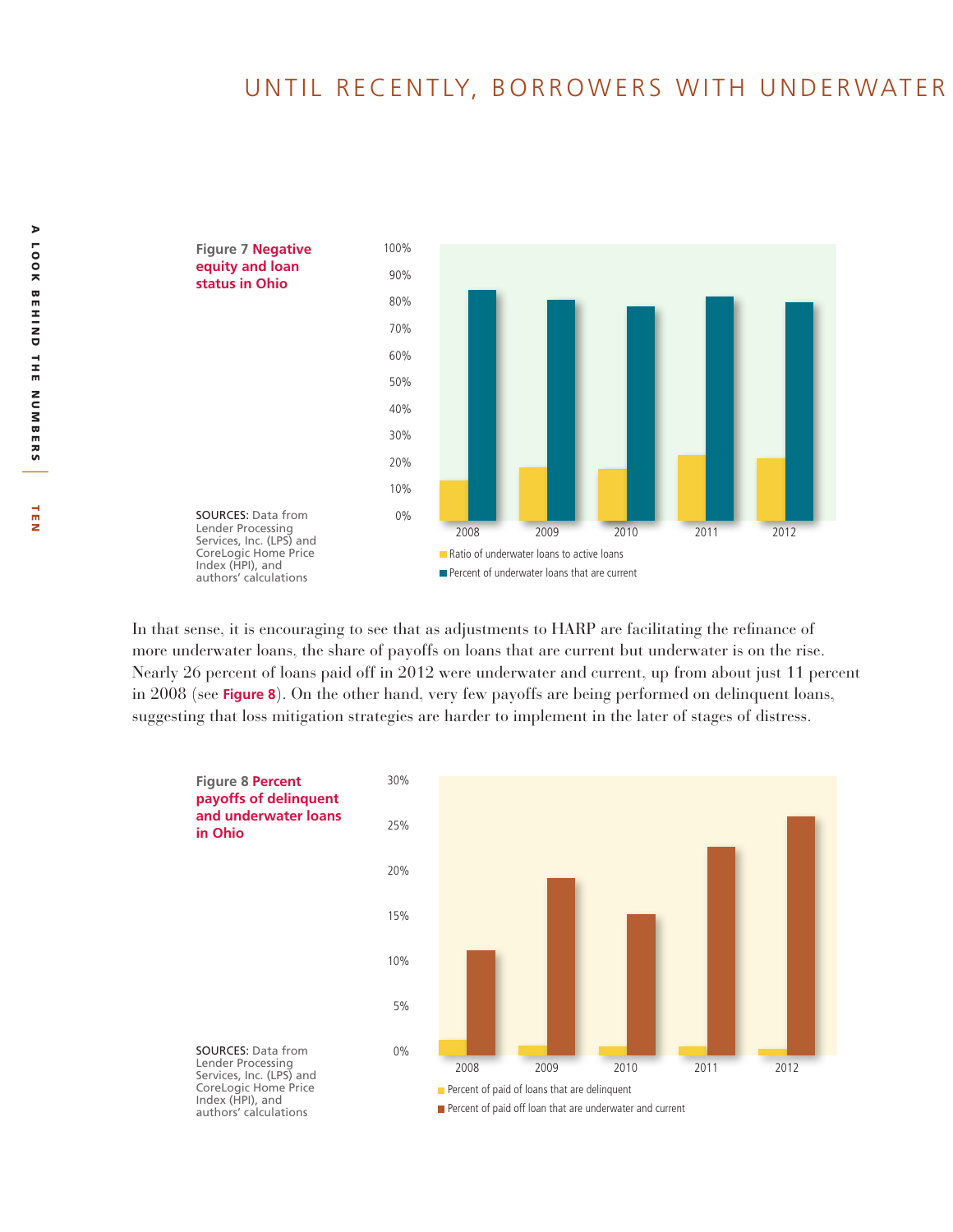# | m l m v m z |

# LOANS COULD NOT TAKE ADVANTAGE OF RECORD-LOW MORTGAGE RATES THROUGH REFINANCING.

While loan modifications continue to ease distress for a small fraction of delinquent loans in Ohio, the data suggests that the refinance of current underwater loans—a preventive loss-mitigation tool—may also be contributing to observed reductions in the distressed inventory. Furthermore, the increased rate at which distressed loans are recovering without a loan modification suggests that improved economic conditions are having a positive effect on housing market recovery. Conclusion

# **By the Numbers:** How We Calculate and Estimate

The Lender Processing Services (LPS) data used in this analysis included first liens originated in Ohio from 2003 through October 2012. The LPS data cover about 65 percent of the residential mortgage market and contain mainly servicing portfolios of the largest residential servicers in the U.S. The data contain information on loan status, loan terms, and some borrower characteristics such as loan-to-value ratios, debt-to-income ratios, and FICO scores. There is no flag in the LPS data indicating whether the loan has been modified; however, data are updated monthly and indicate changes to the terms of the loan. Using an algorithm developed by researchers from the Federal Reserve Banks of Atlanta and Boston, we flagged loans in the dataset as possible modifications when we see there are changes to the terms of loan, balances, and payments. A loan in our analysis is considered to be modified if it was at least 60 days delinquent in the previous 12 months and it had a change in one or more of the following variables: interest rate, remaining balance, monthly payment, and remaining terms.

Our estimates of underwater loans, or those with negative equity, are based on the method used by the Federal Reserve Bank of Minneapolis and described in an October 2012 report.<sup>1</sup> Using a measure of home value in the LPS data and Core Logic's monthly home price indices at the zip-code level, we first estimate a monthly home value by multiplying the home value at origination to the change between the home price index at origination and the home price index in the current time period. Then, we compare this result to the current balance owed on the loan. If more is owed on the loan than the home's estimated value, the mortgage is considered to be underwater or in a negative equity position. We include only first-lien loans in the calculation since we are unable to determine in the LPS data whether there is a second mortgage or equity line of credit associated with the first lien. Consequently, these estimates may actually underreport the percent of underwater loans.